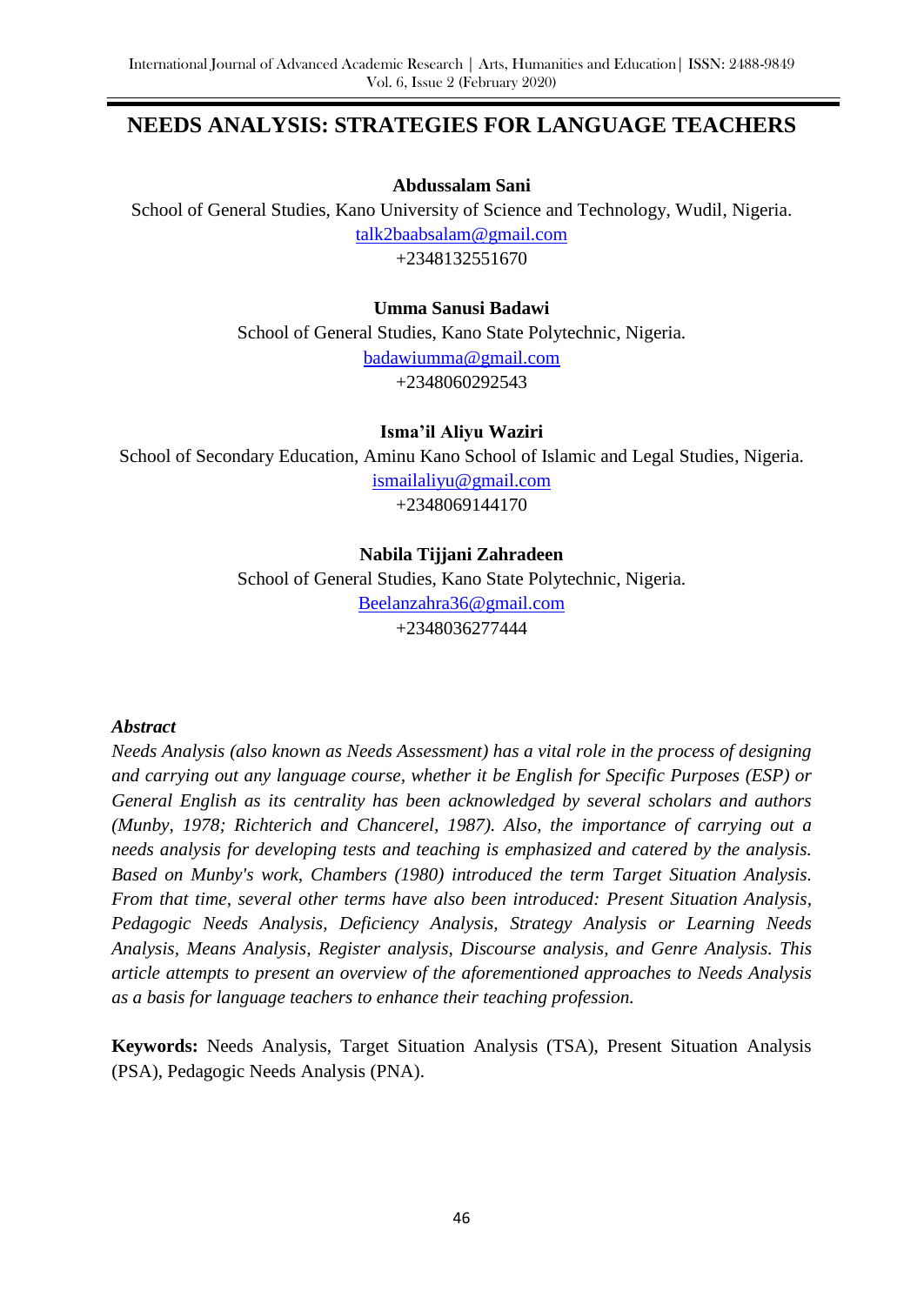## **Introduction**

According to Iwai *et al*. (1999), the term "Needs Analysis" generally refers to the activities that are involved in collecting information that will serve as the basis for developing a curriculum that will meet the needs of a particular group of students. Brindley (1989) and Berwick (1989) offer definitions of different types of needs and accounts of various problems and limitations in making use of this concept, including ways in which we might usefully distinguish between needs identified by analysts and those expressed or experienced by learners. In his state-of-the-art article, West (1994) gives a thorough overview of needs analysis in language teaching, including its history, theoretical basis, approaches to needs analysis, etc.

According to Iwai *et al*. (1999), formal needs analysis is relatively new to the field of language teaching. However, informal needs analyses have been conducted by teachers in order to assess what language points their students needed to master. In fact, the reason why different approaches were born and then replaced by others is that teachers have intended to meet the needs of their students during their learning. From the field of language teaching the focus of this article will be on English for Specific Purposes (ESP). Clearly, the role of Needs Analysis in any ESP course is indisputable. For Johns (1991), it is the first step in course design and provides validity and relevancy for all subsequent course design activities. Though needs analysis, as we know it today, has gone through many stages, with the publication of Munby's Communicative Syllabus Design in 1978, situations and functions were set within the frame of needs analysis. In his book, Munby introduced the 'communication needs processor' which is the basis of his approach to needs analysis. Based on Munby's work, Chambers (1980) introduced the term *Target Situation Analysis*. From that time, several other terms have also been introduced: *Present Situation Analysis*, *Pedagogic Needs Analysis*, *Deficiency Analysis*, *Strategy Analysis* or *Learning Needs Analysis*, *Means Analysis*, *Register analysis*, *Discourse analysis*, and *Genre Analysis*. This article attempts to present an overview of the aforementioned approaches to needs analysis as a basis for language teachers.

## **Target Situation Analysis (TSA)**

Needs Analysis was firmly established in the mid-1970s (West, 1998). In the earlier periods, it was mainly concerned with linguistic and register analysis, and as Dudley-Evans and St. John (1998) suggest, needs were seen as discrete language items of grammar and vocabulary. With the publication of Munby"s Communicative Syllabus Design (1978), Needs Analysis moved towards placing the learner's purposes in the central position within the framework of Needs Analysis.

Consequently, the notion of target needs became paramount and research proved that function and situation were also fundamental. The term *Target Situation Analysis* (TSA) was, in fact, first used by Chambers in his 1980 article in which he tried to clarify the confusion of terminology. For Chambers, TSA is "communication in the target situation" (p.29). In his work, Munby (1978) introduced Communicative Needs Processor (CNP).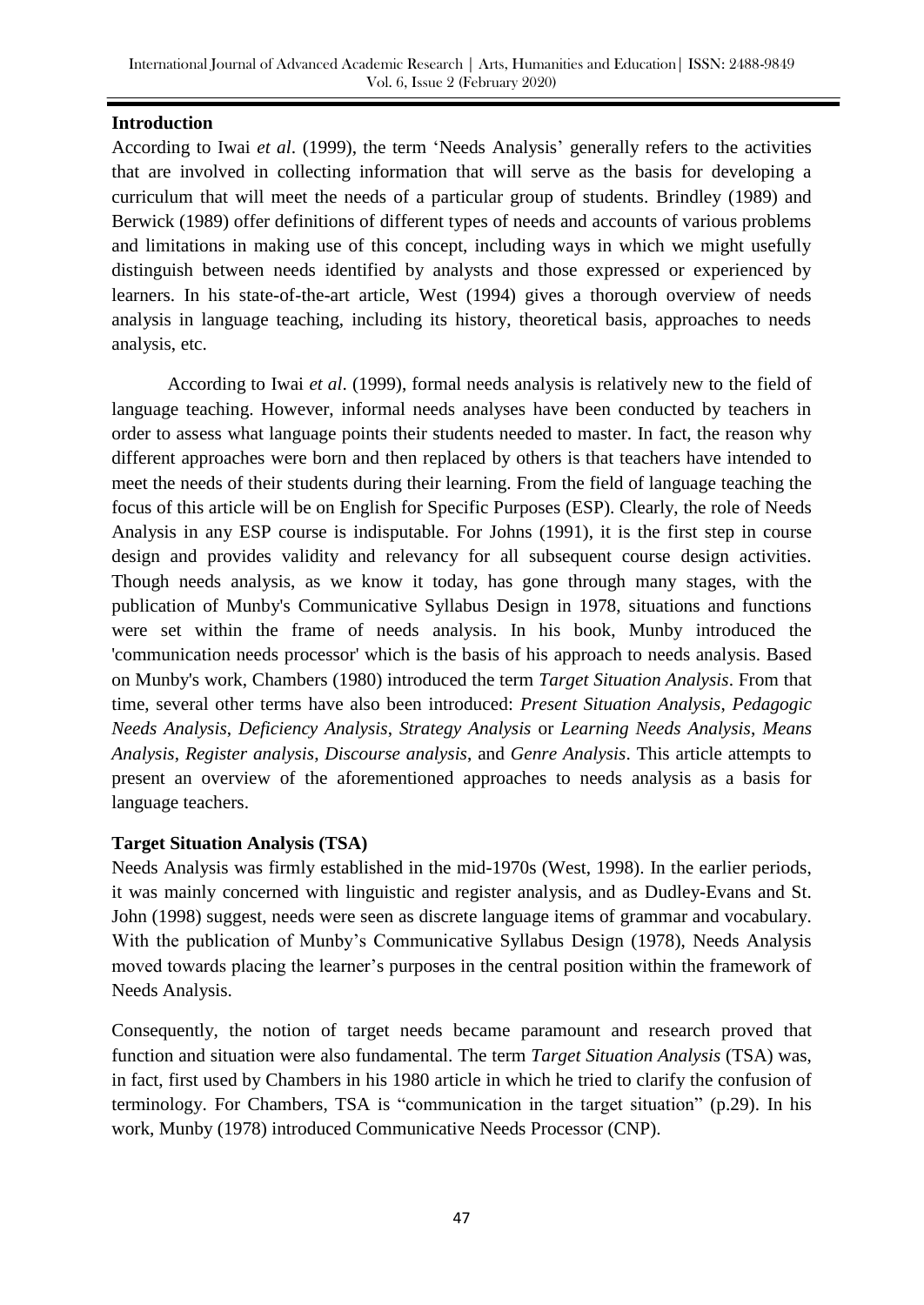In Munby"s CNP, the target needs and target level performance are established by investigating the target situation, and his overall model clearly establishes the place of needs analysis as central to ESP; indeed the necessary starting point in materials or course design (West,1998). In the CNP, account is taken of "the variables that affect communication needs by organizing them as parameters in a dynamic relationship to each other" (Munby, 1978: 32). Munby"s overall model is made up of the following elements:

**1. Participants**: information about the identity and language of the learners: age, sex, nationality, present command of target language, other languages known and extent of command;

**2. Communication Needs Processor**: investigates the particular communication needs according to socio-cultural and stylistic variables which interact to determine a profile of such needs;

**3**. **Profile of Needs**: is established through the processing of data in the CNP;

**4.** In the **Meaning Processor**: "parts of the socio-cultural determined profile of communication needs are converted into semantic subcategories of a predominantly pragmatic kind, and marked with attitudinal tone" (Munby, 1978: 42);

**5. The Language Skills Selector**: identifies "the specific language skills that are required to realize the events or activities that have been identified in the CNP" (Munby, 1978: 40);

**6. The Linguistic Encoder**: considers "the dimension of contextual appropriacy" (Munby, 1978: 49), once the encoding stage has been reached;

**7. The Communicative Competence Specification**: indicates the target communicative competence of the participant and is the translated profile of needs.

From the above-mentioned elements of the Munby Model, the predominant one or at least the one that has been referred to by other researchers of needs analysis is the Communication Needs Processor (CNP), which is the basis of Munby"s approach to needs analysis and establishes the profile of needs through the processing of eight parameters; the processing of which gives us a detailed description of particular communication needs (Munby, 1978). The parameters specified by Munby (1987) are: purposive domain, setting, interaction, instrumentality, dialect, communicative event, communicative key and target level.

The aim of Munby"s CNP is to find as thoroughly as possible the linguistic form a prospective ESP learner is likely to use in various situations in his target working environment. The outcome of the processing data by means of Munby's model, as Hutchinson and Waters (1987) opine is what the learner needs to know in order to function effectively in the target situation. Most subsequent target needs analysis research was based on Munby"s model for the reason that it offers comprehensive data banks and target performance (Robinson, 1991).

Many researchers in the field of target situation needs analysis followed Munby"s CNP. Hutchinson and Waters (1987) provide a comprehensive target situation analysis framework, which consists of a list of questions the analyst should find answers to. For Hutchinson and Waters (1987), the analysis of target situation needs is "in essence a matter of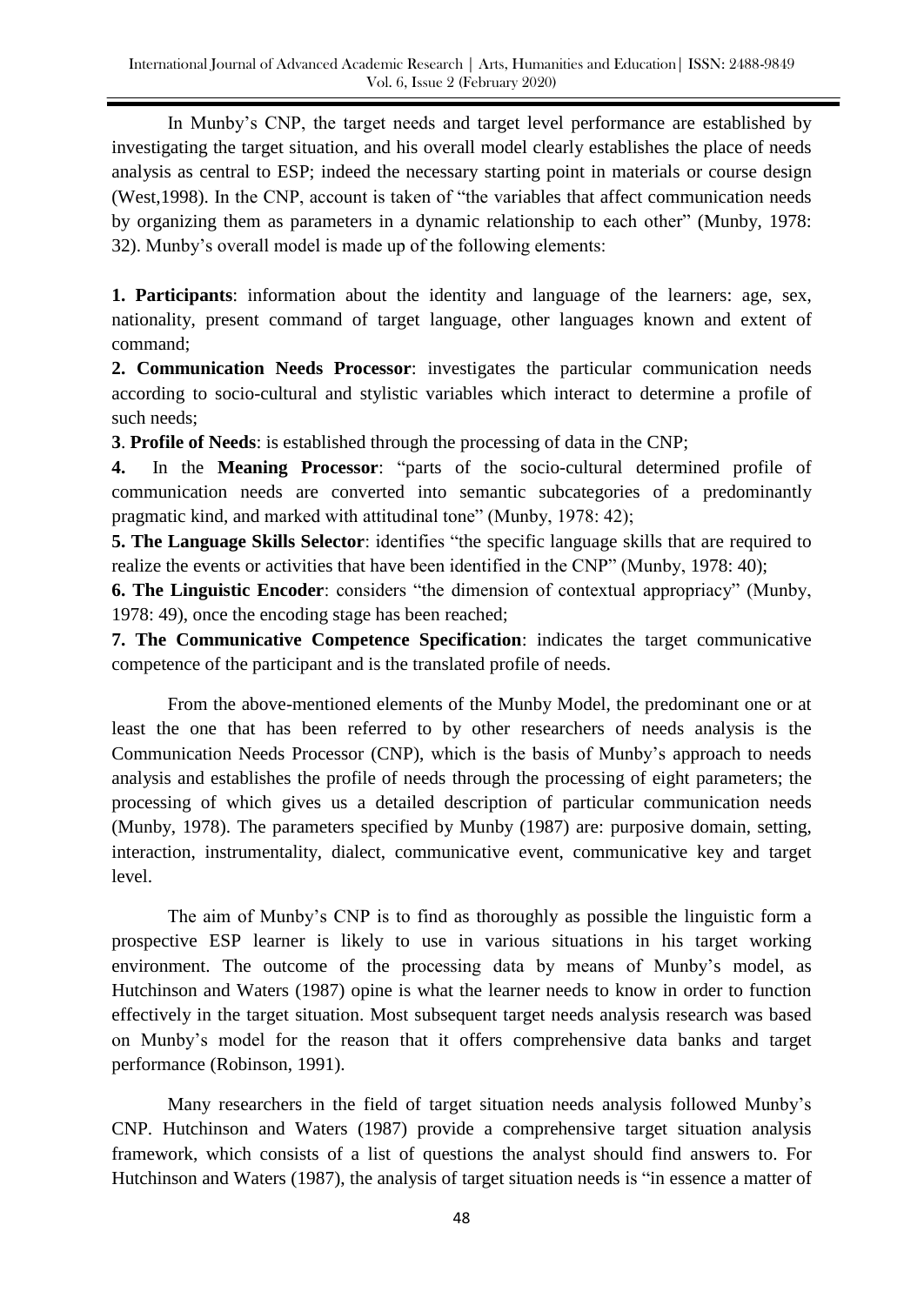asking questions about the target situation and the attitudes towards that situation of various participants in the learning process" (p.59).

Like any other model/approach, however, Munby's model is not without its critics. He provided detailed lists of micro functions in his CNP. What he did not include was how to prioritize them or any of the affective factors which today are recognized as important (Dudley-Evans and St. John, 1998). This model only considers one viewpoint, i.e. that of the analyst, but neglects others (those of the learners, user-institutions, etc.). Meanwhile, it does not take into account of the learning needs nor it makes a distinction between necessities, wants, and lacks.

## **Present Situation Analysis (PSA)**

Present situation analysis may be posited as a complement to target situation analysis (Robinson, 1991; Jordan, 1997). If target situation analysis tries to establish what the learners are expected to be like at the end of the language course, present situation analysis attempts to identify what they are like at the beginning of it. As Dudley-Evans and St. John (1998: 125) state, "a PSA estimates strengths and weaknesses in language, skills, learning experiences." If the destination point to which the students need to get is to be established, first the starting point has to be defined, and this is provided by means of PSA.

The term PSA (Present Situation Analysis) was first proposed by Richterich and Chancerel (1980). In this approach, the sources of information are the students themselves, the teaching establishment, and the user-institution, e.g. place of work (Jordan, 1997). The PSA can be carried out by means of established placement tests. However, the background information, e.g. years of learning English, level of education, etc. about learners can provide us with enough information about their present abilities which can thus be predicted to some extent.

Needs analysis may be seen as a combination of TSA and PSA. As noted, within the realm of ESP, one cannot rely either on TSA or PSA as a reliable indicator of what is needed to enhance learning and reaching the desired goals. Consequently, other approaches to needs analysis have been proposed, such as *Pedagogic Needs Analysis*.

## **Pedagogic Needs Analysis**

The term "pedagogic needs analysis" was proposed by West (1998) as an umbrella term to describe the following three elements of needs analysis. He states the fact that shortcomings of target needs analysis should be compensated for by collecting data about the learner and the learning environment. The term 'pedagogic needs analysis' covers *deficiency analysis*, *strategy analysis or learning needs analysis*, and *means analysis*.

#### **Deficiency Analysis**

What Hutchinson and Waters (1987) define as *lacks* can be matched with deficiency analysis. Also, according to Allwright (1982, quoted in West, 1994), the approaches to needs analysis that have been developed to consider learners" present needs or wants may be called analysis of learners" *deficiencies* or *lacks.* From what has already been said, it is obvious that deficiency analysis is the route to cover from point A (present situation) to point B (target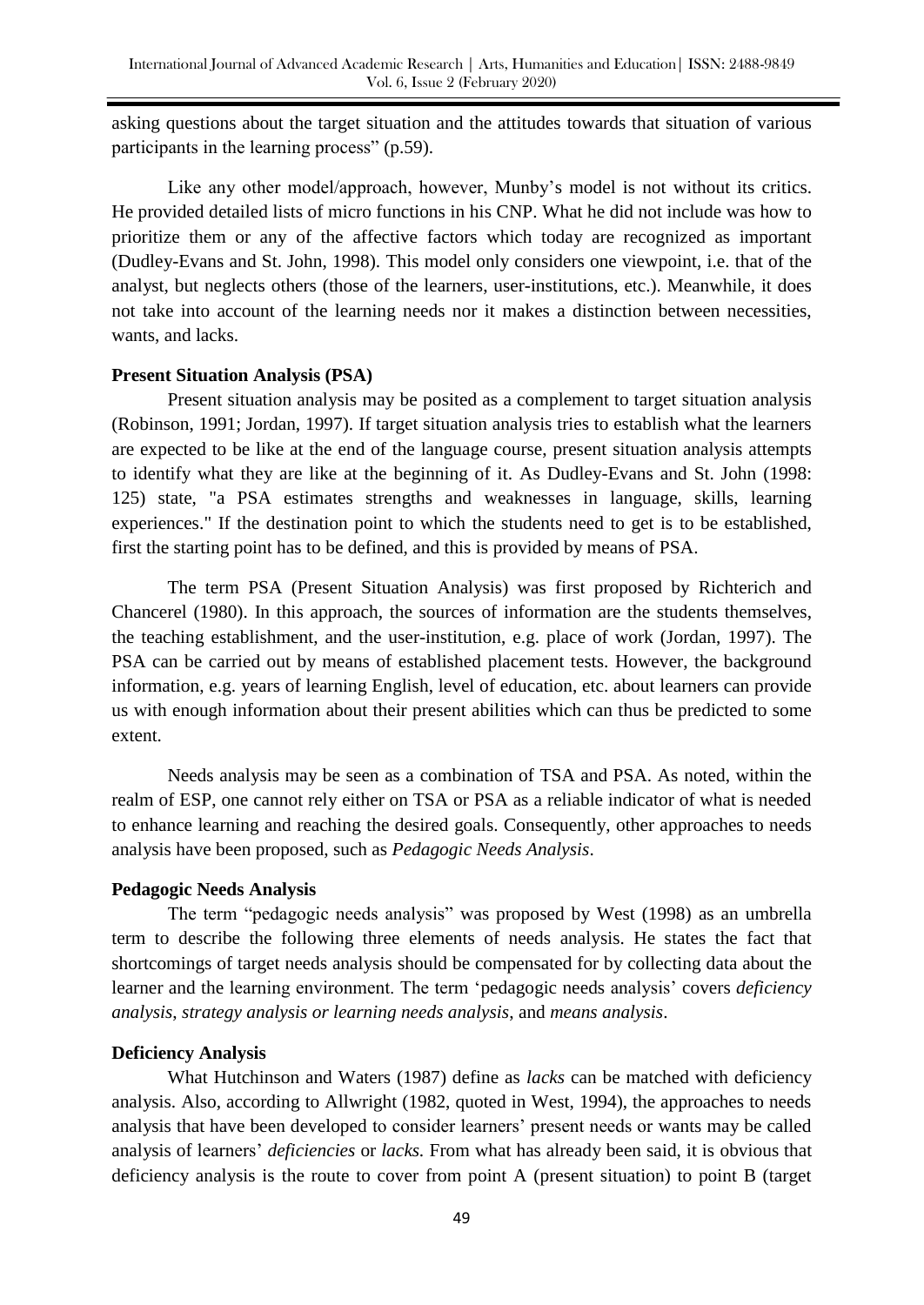situation), always keeping the learning needs in mind. Therefore, deficiency analysis can form the basis of the language syllabus (Jordan, 1997) because it should provide data about both the gap between present and target extra-linguistic knowledge, mastery of general English, language skills, and learning strategies.

## **Strategy Analysis or Learning Needs Analysis**

As it is apparent from the name, this type of needs analysis has to do with the strategies that learners employ in order to learn another language. This tries to establish how the learners wish to learn rather than what they need to learn (West, 1998). All the abovementioned approaches to needs analysis, TSA, PSA, and to some extent deficiency analysis, have not been concerned with the learners' views of learning. Allwright who was a pioneer in the field of *strategy analysis* (West, 1994) started from the students" perceptions of their needs in their own terms (Jordan, 1997). It is Allwright who makes a distinction between *needs* (the skills which a student sees as being relevant to himself or herself), *wants* (those needs on which students put a high priority in the available, limited time), and *lacks* (the difference between the student's present competence and the desired competence). His ideas were adopted later by Hutchinson and Waters (1987), who advocate a learning-centered approach in which learners" learning needs play a vital role. If the analyst, by means of target situation analysis, tries to find out what learners do with language (Hutchinson and Waters, 1987) learning needs analysis will tell us "what the learner needs to do in order to learn" (*ibid*: 54). Obviously, they advocate a process-oriented approach, not a product- or goaloriented one. For them, ESP is not "a product but an approach to language teaching which is directed by specific and apparent reasons for learning" (Hutchinson and Waters, 1987: 16). What learners should be taught are skills that enable them to reach the target, the process of learning and motivation should be considered as well as the fact that different learners learn in different ways (Dudley-Evans and St. John, 1998).

#### **Means Analysis**

Means analysis tries to investigate those considerations that Munby excludes (West, 1998), that is, matters of logistics and pedagogy that led to debate about practicalities and constraints in implementing needs-based language courses (West, 1994). Dudley-Evans and St. John (1998: 125) suggest that means analysis provides us "information about the environment in which the course will be run" and thus attempts to adapt to ESP course to the cultural environment in which it will be run.

One of the main issues means analysis is concerned with is an "acknowledgement that what works well in one situation may not work in another" (Dudley-Evans and St. John, 1998: 124), and that, as noted above, ESP syllabi should be sensitive to the particular cultural environment in which the course will be imposed. Or as Jordan (1997) says, it should provide us with a tool for designing an environmentally sensitive course. Swales (1989, quoted in West, 1994) lists five factors which relate to the learning environment and should be considered by curriculum specialists if the course is to be successful. These considerations are: classroom culture, EAP staff, pilot target situation analysis, status of service operations, study of change agents.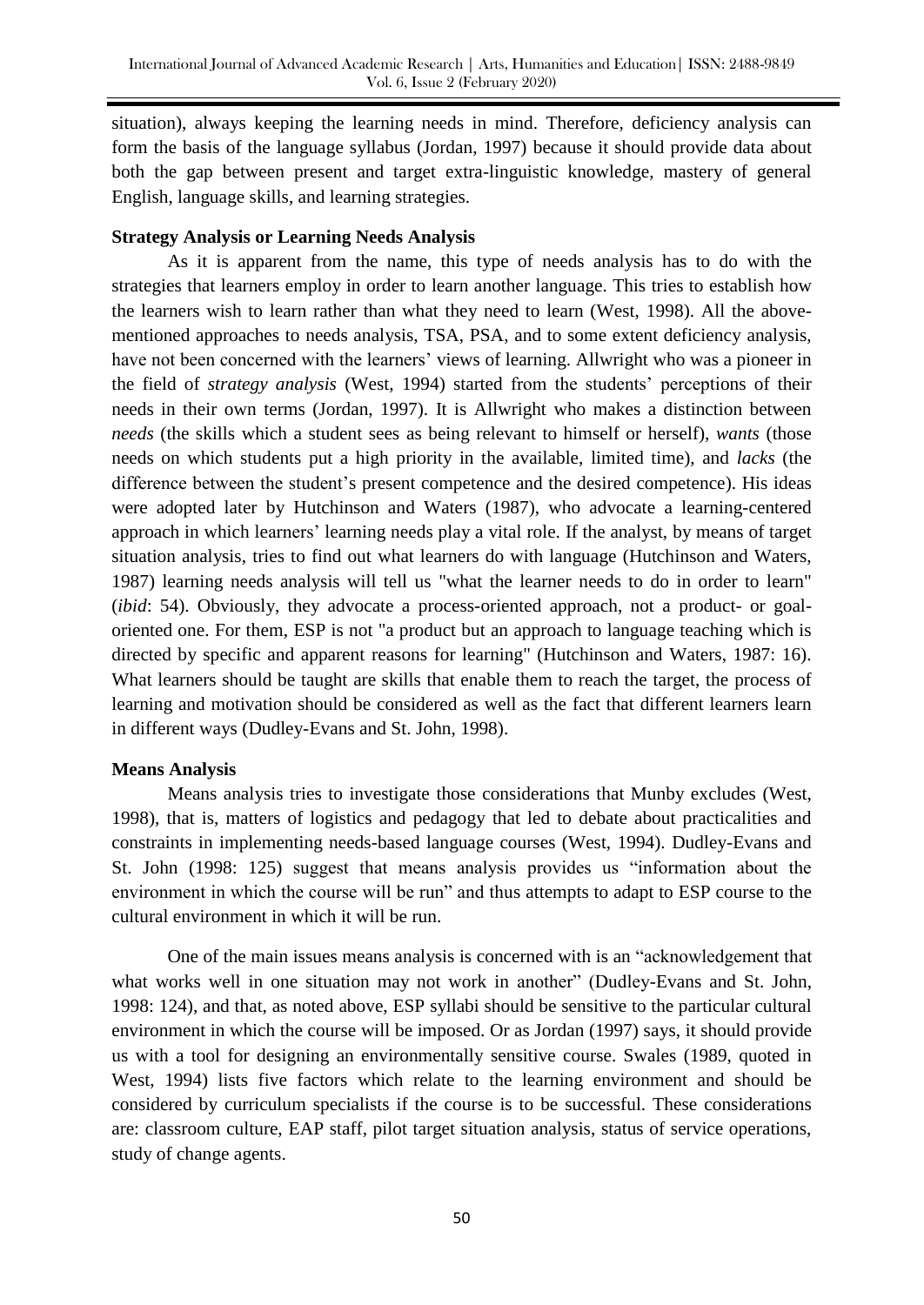#### **Register, Discourse, and Genre Analysis**

In this section the focus will be on the description of the language in ESP. The terms *Register Analysis*, *Discourse Analysis*, and *Genre analysis* will be discussed

#### **Register analysis**

Changing approaches to linguistic analysis for ESP involve not only change in method but also changing ideas of what is to be included in language and its description (Robinson, 1991). One of the earliest studies carried out in this area focused on vocabulary and grammar (the elements of sentence). This stage took place mainly in the 1960s and early 1970s and was associated with the work of Peter Strevens, Jack Ewer, and John Swales. The main motive behind register analysis was the pedagogic one of making the ESP course more relevant to learners" needs (Hutchinson and Waters, 1987). Register analysis, also called "lexicostatistics" by Swales (1988: 1, quoted in Dudley-Evans and St. John, 1998) and "frequency analysis" by Robinson (1991: 23) focused on the grammar and "structural and nonstructural" vocabulary (Ewer and Latorre, 1967: 223, quoted in West, 1998). The assumption behind register analysis was that, while the grammar of scientific and technical writing does not differ from that of general English, certain grammatical and lexical forms are used much more frequently (Dudley-Evans and St. John, 1998).

## **Discourse Analysis**

Since register analysis operated almost entirely at word and sentence level, the second phase of development shifted attention to the level above the sentence and tried to find out how sentences were combined into discourse (Hutchinson and Waters, 1987). Also, West (1998) says that the reaction against register analysis in the early 1970s concentrated on the communicative values of discourse rather than the lexical and grammatical properties of register.

The pioneers in the field of discourse analysis (also called rhetorical or textual analysis) were Lackstorm, Selinker, and Trimble whose focus was on the text rather than on the sentence, and on the writer"s purpose rather than on form (Robison, 1991). In practice, according to West (1998), this approach tended to concentrate on how sentences are used in the performance of acts of communication and to generate materials based on functions.

One of the shortcomings of the discourse analysis is that its treatment remains fragmentary, identifying the functional units of which discourse was composed at sentence/utterance level but offering limited guidance on how functions and sentences/utterances fit together to form text (West, 1998). There is also the danger that the findings of discourse analysis, which are concerned with texts and how they work as pieces of discourse, fail to take sufficient account of the academic or business context in which communication takes place (Dudley-Evans and St. John, 1998).

## **Genre Analysis**

Discourse analysis may overlap with genre analysis. As Dudley-Evans and St. John (1998: 87) give a clear distinction between the two terms that any study of language at a level above sentence is a discourse study. This may involve the study of cohesive links between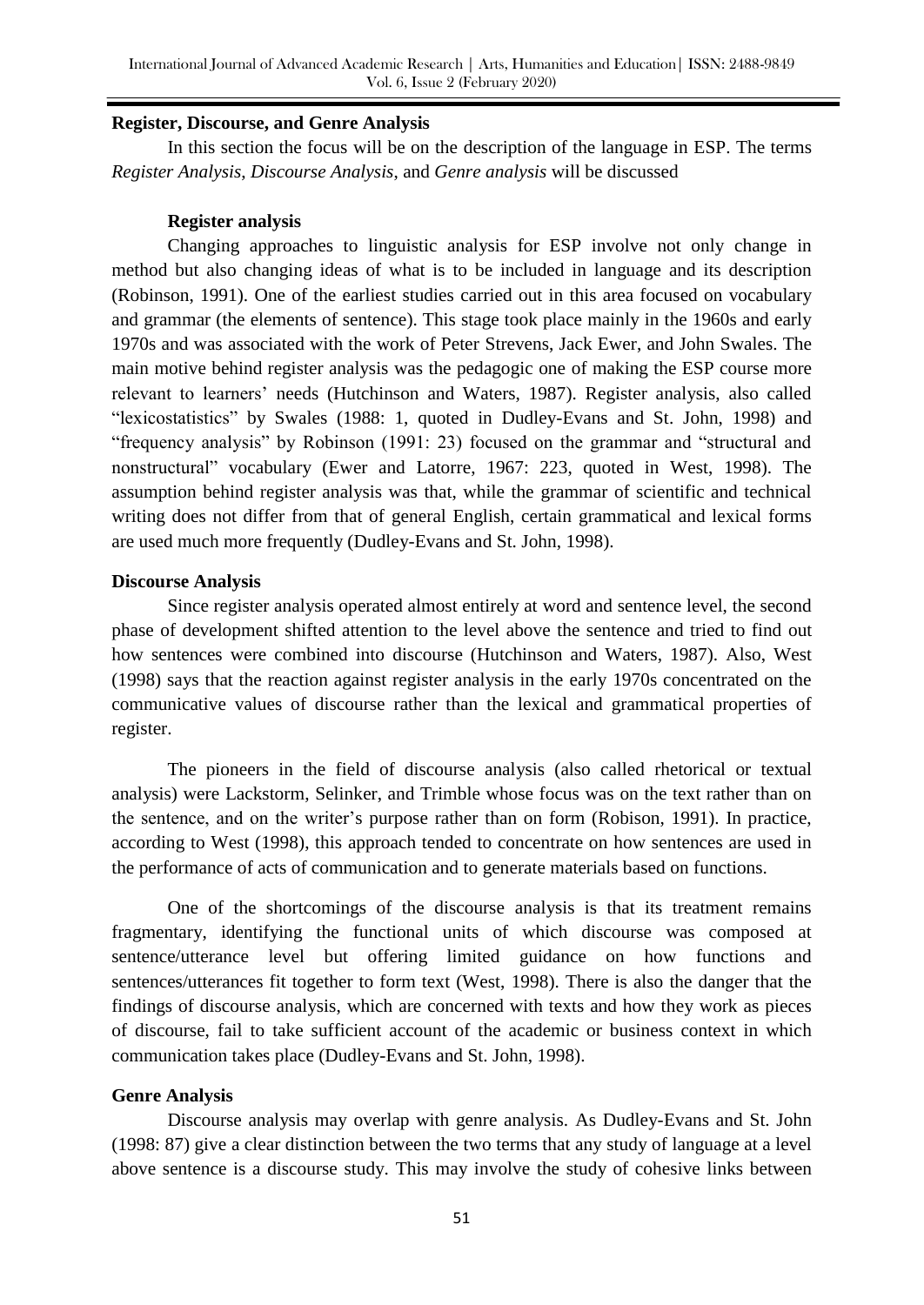sentences, of paragraphs, or the structure of the whole text. Where, however, the focus of text analysis is on the regularities of structures that distinguish one type of text from another, this is genre analysis and the results focus on the differences between text types, or genres.

The term "genre" was first used by Swales (1981, quoted in Robinson, 1991). His definition of genre is: "a more or less standardized communicative event with a goal or set of goals mutually understood by the participants in that event and occurring within a functional rather than a personal or social setting" (Swales, 1981: 10-11, quoted in Robinson, 1991). Bhatia who is one of the researchers in the field of genre analysis has his definition of "genre analysis" as the study of linguistic behavior in institutionalized academic or professional setting (Bhatia, undated).

In his article, Bhatia distinguishes four, though systematically related, areas of competence that an ESP learner needs to develop so as to get over his/her lack of confidence in dealing with specialist discourse. These four areas are: knowledge of the code; acquisition of genre knowledge; sensitivity to cognitive structures; exploitation of generic knowledge.

Genre-analysis approach goes two steps beyond register analysis and one step beyond discourse analysis (though it draws on the findings of both). As Bhatia (undated) states the main benefit of a genre-based approach to the teaching and learning of specialist English is that the learner does not learn language in isolation from specialist contexts, but is encouraged to make the relevant connection between the use of language on the one hand and the purpose of communication on the other, always aware of the question, *why do members of the specialist discourse community use the language in this way?*

## **Conclusion and Recommendations**

Different approaches to needs analysis attempt to meet the needs of the learners in the process of learning a second language. Not a single approach to needs analysis can be a reliable indicator of what is needed to enhance learning. A modern and comprehensive concept of needs analysis is proposed by Dudley-Evans and St. John (1998: 125) which encompasses all the above-mentioned approaches. Their current concept of needs analysis includes the following:

• Environmental situation - information about the situation in which the course will be run (means analysis); Personal information about learners - factors which may affect the way they learn (wants, means, subjective needs); Language information about learners - what their current skills and language use are (present situation analysis); Learner's lacks (the gap between the present situation and professional information about learners); Learner's needs from course - what is wanted from the course (short-term needs); Language learning needs effective ways of learning the skills and language determined by lacks; Professional information about learners - the tasks and activities English learners are/will be using English for (Target Situation Analysis and objective needs); How to communicate in the target situation – knowledge of how language and skills are used in the target situation (register analysis, discourse analysis, genre analysis).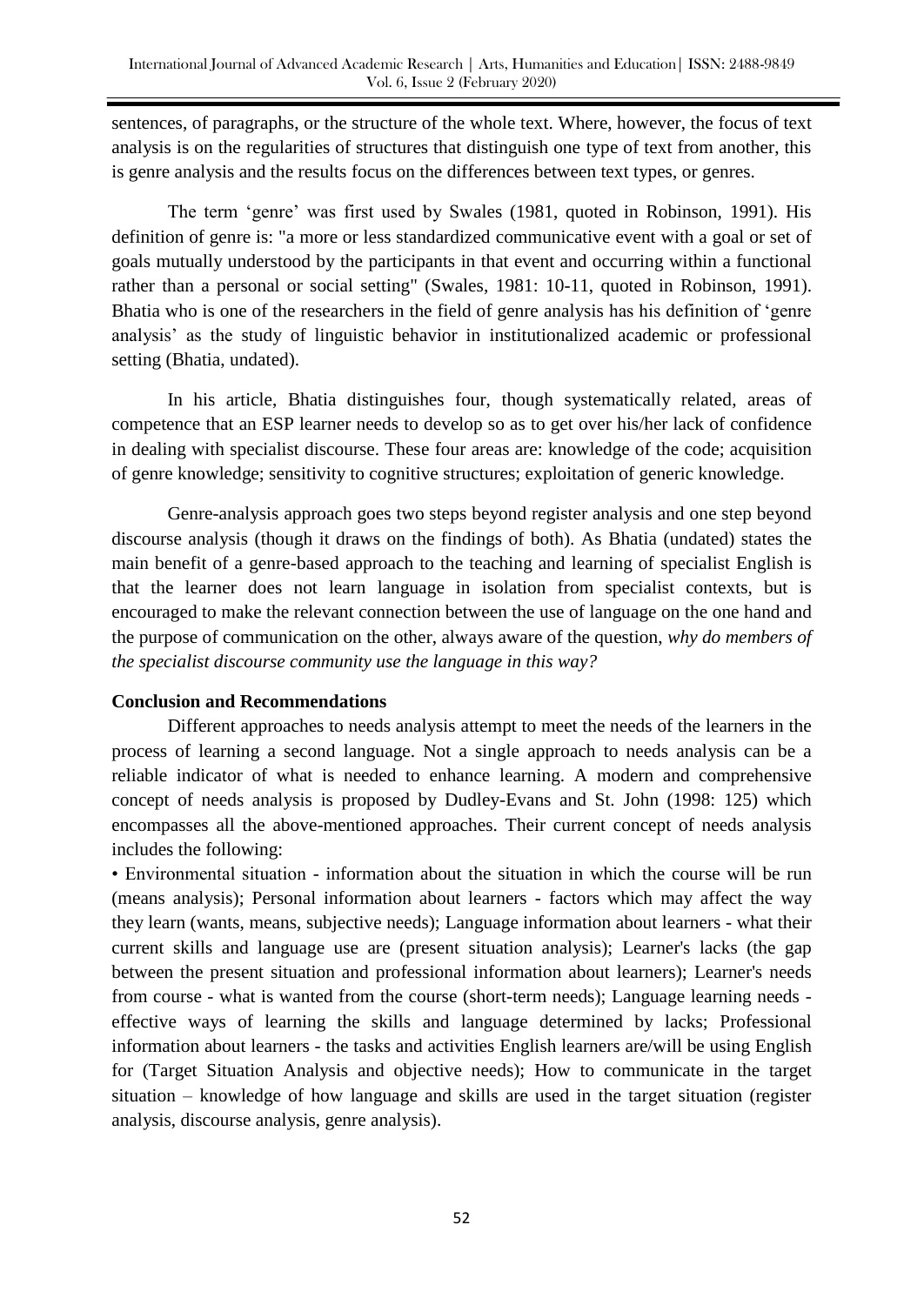All the works done in ESP have sought to promote the communicative nature of language teaching, because starting with register analysis, ESP teachers have been very concerned with the needs of students as they used the language, rather than language *per se*. For this reason, today needs analysis should not be (and is not) of concern only within the field of ESP, but also that of General English, because the needs of the learners is of paramount importance in any language process.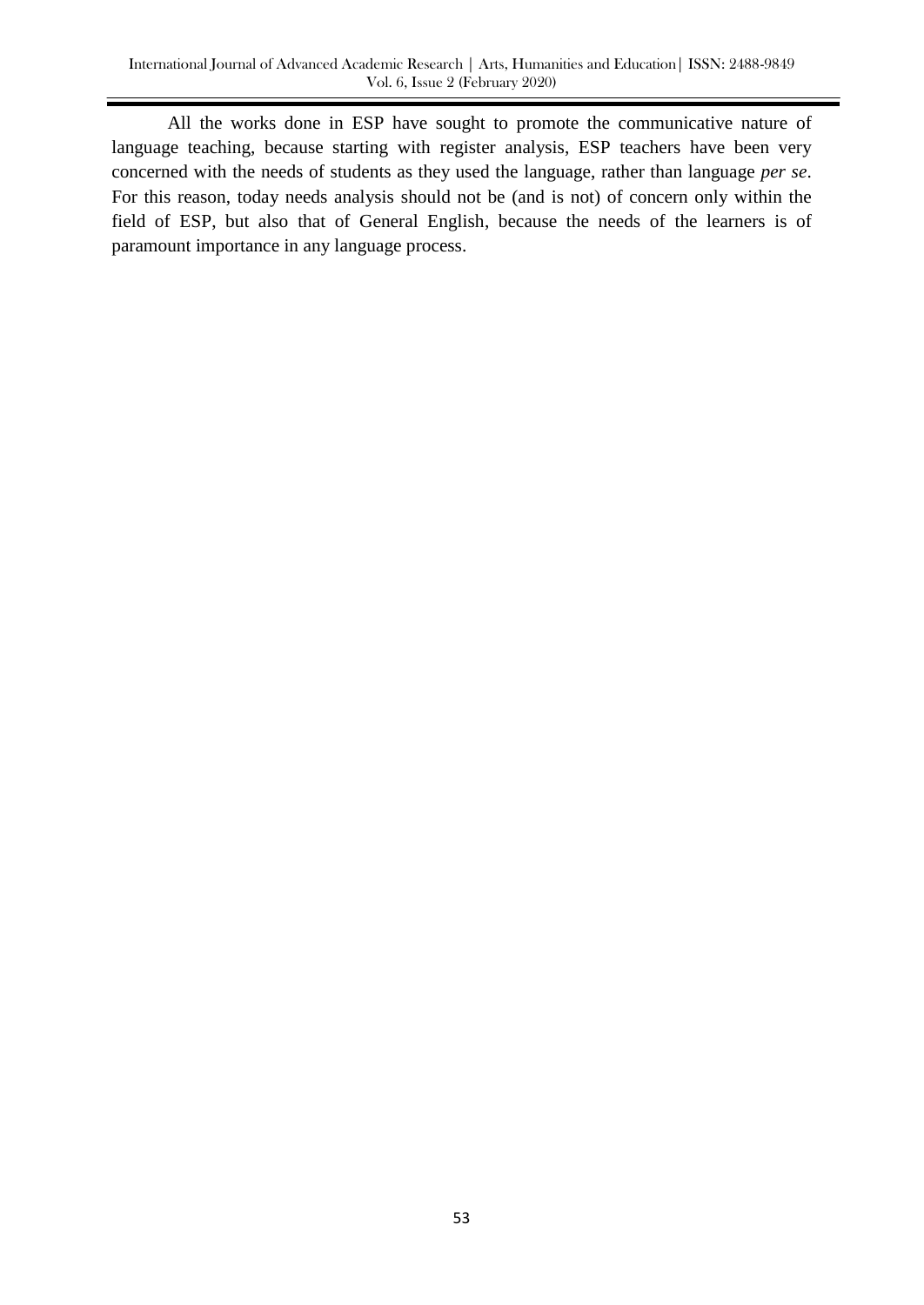#### **REFERENCES**

- Allison, D., Corcos, R., and Lam, A. (1994). Laying down the Law? Reflecting on Course Design in Progress. *Hong Kong Papers in Linguistics and Language Teaching,* Vol, 17, pp. 1-11.
- Berwick, R. (1989). Needs Assessment in Language Programming: from theory to practice. In: Johnson, R. K. (Ed). The Second Language Curriculum (pp.48-62). Cambridge: Cambridge University Press.
- Bhatia, V. J. (undated). Applied Genre Analysis and ESP. Available at: [http://exchanges.state.gov/education/engteaching/pubs/BR/functionalsec4](http://exchanges.state.gov/education/engteaching/pubs/BR/functionalsec)\_10.htm
- Brindley, G. (1989). The Role of Needs Analysis in Adult ESL Program Design. In: Johnson, R .K. (Ed). The Second Language Curriculum (pp.63-78). Cambridge: Cambridge University Press.
- Chambers, F. (1980). A Re-evaluation of Needs Analysis. *ESP Journal,* 1/1, pp. 25-33.
- Dudley-Evans, T., and St. John, M. (1998). Developments in ESP: A Multi-disciplinary Approach. Cambridge: Cambridge University Press.
- Finney, D. (2002). The ELT Curriculum: A Flexible Model for a Changing World. In: Richards, J. C. & Renandya, W. A. (Eds). Methodology in language teaching: An anthology of current practice (pp. 69- 79). Cambridge: Cambridge University Press.
- Fultcher, G. (1999). Assessment in English for Academic Purposes: Putting content validity in its place. *Applied Linguistics,* Vol, 20/2, pp. 221-236.
- Hamp-Lyons, L. (2001). English for Academic Purposes. In: Carter, R. and Nunan, D. (Eds). The Cambridge guide to teaching English to speakers of other languages. (pp. 126- 130). Cambridge: Cambridge University Press.
- Hutchinson, T., and Waters, A. (1987). English for Specific Purposes: A Learning-centered Approach. Cambridge: Cambridge University Press.
- Iwai, T., Kondo, K., Limm, S. J. D., Ray, E. G., Shimizu, H., and Brown, J. D. (1999). Japanese Language Needs Analysis. Available at: http://www.nflrc.hawaii.edu/Networks/NW13/NW13.pdf
- Johns, A. (1991). English for Specific Purposes: Its history and contribution. In Celce-Murcia, M. (Ed). Teaching English as a second or foreign language (pp.67-77). Boston, MA: Heinle & Heinle.
- Jordan, R. R. (1997). English for Academic Purposes: A Guide and Resource Book for Teachers. Cambridge: Cambridge University Press.

McDonough, J. (1984). ESP in Perspective: A Practical Guide. London: Collins ELT.

Munby, J. (1978). Communicative Syllabus Design*.* Cambridge: Cambridge University Press.